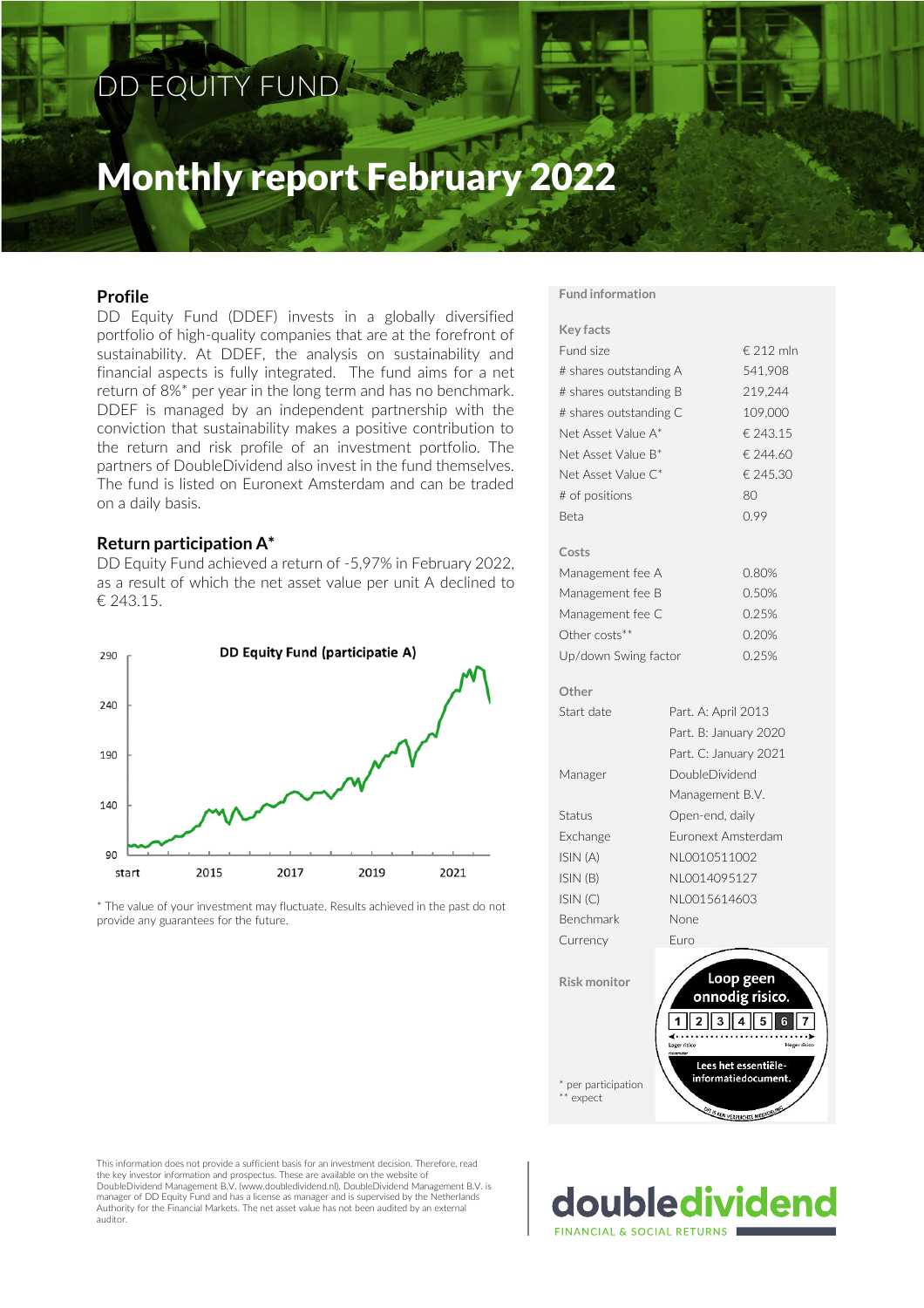## doubledividend

#### **Table: monthly returns in %, participation A (net of costs and fees) \***

|      | Jan     | Feb     | Mar     | Apr     | May     | Jun     | Jul     | Aug     | Sep     | Oct     | Nov     | Dec     | Total    |
|------|---------|---------|---------|---------|---------|---------|---------|---------|---------|---------|---------|---------|----------|
| 2013 |         |         |         | $-0.84$ | 1.37    | $-2.53$ | 1.95    | $-2.01$ | 1.31    | 3.02    | 1.26    | 0.35    | 3.79     |
| 2014 | $-3.29$ | 2.58    | 2.17    | 0.43    | 3.26    | $-0.58$ | 0.09    | 3.37    | 1.00    | 1.09    | 3.60    | 0.70    | 15.17    |
| 2015 | 5.01    | 5.81    | 2.05    | $-1.59$ | 1.47    | $-3.44$ | 3.71    | $-8.30$ | $-2.70$ | 9.50    | 4.12    | $-4.06$ | 10.66    |
| 2016 | $-4.52$ | $-0.31$ | 1.46    | 0.44    | 4.09    | $-0.07$ | 4.79    | 1.18    | $-0.95$ | $-1.25$ | 1.58    | 2.03    | 8.44     |
| 2017 | $-0.06$ | 4.86    | 1.16    | 1.13    | $-0.17$ | $-1.75$ | $-2.16$ | $-1.42$ | 1.83    | 3.12    | $-0.13$ | 0.10    | 6.49     |
| 2018 | 1.10    | $-2.62$ | $-2.16$ | 2.92    | 2.79    | 0.41    | 3.97    | 2.78    | 0.10    | $-4.42$ | 4.50    | $-7.59$ | 1.01     |
| 2019 | 6.37    | 3.36    | 4.19    | 4.25    | $-3.62$ | 3.53    | 3.45    | $-0.28$ | 2.10    | $-0.56$ | 4.63    | 1.16    | 32.08    |
| 2020 | 0.73    | $-4.77$ | $-8.16$ | 7.40    | 2.32    | 3.02    | 0.56    | 3.19    | 0.39    | $-1.40$ | 7.20    | 3.56    | 13.73    |
| 2021 | 3.83    | 2.21    | 2.87    | 1.10    | $-0.64$ | 6.97    | $-1.07$ | 2.71    | $-4.20$ | 5.57    | $-0.56$ | $-0.76$ | 18.94    |
| 2022 | $-6.20$ | $-5.97$ |         |         |         |         |         |         |         |         |         |         | $-11.80$ |

\* The value of your investment may fluctuate. Results achieved in the past do not provide any guarantees for the future.

#### **Market developments**

The escalation of the conflict in Ukraine over the last month caused considerable turmoil in the financial markets. Sentiment has been fragile lately due to uncertainties about inflation and changing policies of the central bank. The markets are currently confronted with an accumulation of risks due to the addition of situation in Ukraine. Geopolitical risks are difficult to quantify and therefore difficult for the market to price in, which creates volatility. The situation in Eastern Europe comes on top of previous tensions with the US during the Trump presidency and tensions between the West and China.

The Russian invasion causes great human suffering and is of great historical and geopolitical significance, but the conflict in Ukraine does not, in itself, pose a very great long-term risk to the financial markets. However, since the start of the invasion, the risk to the financial markets has increased. The EU, the US and a large number of other countries, after initial misgivings from a number of countries including Italy and Germany, eventually reacted strongly and unitedly to the Russian invasion. In particular, the removal of the Russian banking system from the international payment system Swift and the freezing of the assets of the central bank of Russia have far-reaching consequences for the Russian economy. The consequences of the measures are immediately visible. The Ruble (Russian currency) has gone into free fall and the Russian central bank has raised interest rates to 20%.

From an economic point of view, Russia's importance to the West is much less than, for example, China. Many Western companies depend on China for their growth, but this applies to Russia to a much lesser extent. The economic and financial importance of Russia for the rest of the world is mainly related to the commodity markets. Russia is a major supplier of oil, gas and other raw materials. The direct impact for the financial markets therefore runs along this line. The fact that inflation is currently at a high level complicates the situation. The price of oil and gas and other commodities such as grain and aluminum has risen sharply in the past month. The increase of commodity prices reduces the chance that inflation will fall in the near future. Also, the trade restrictions imposed on Russia by various countries are adding more frictions in the supply chains.

Oil and gas companies are the big winners of the turmoil in the short-term. After all, they benefit from the increased oil and gas prices. In the longer run, companies active in sustainable energy will benefit. The world wants to be less dependent on fossil fuels from authoritarian regimes. Companies active in the defense industry are also benefiting from the rising tensions and the increase in defense budgets.

The DD Equity Fund has no direct interests in Russia. Indirect exposure to Russia and Eastern Europe is also limited. We are also not active in sectors that are directly affected by recent developments, such as oil and gas companies, defence, aviation or the (Eastern) European financial institutions. Many companies in the portfolio do have some activities in Russia and the Ukraine, but in general this is a very modest part of the business. From an ethical perspective, having activities in Russia is not in itself a reason for us to sell the position in company. Crucial to the consideration is whether the company has a direct link with the Putin clan. An oil or gas company that collaborates with Gazprom or Rosneft and thus indirectly finances the war requires a different consideration

Tel. +31 (0)20 520 76 60 contact@doubledividend.nl www.doubledividend.nl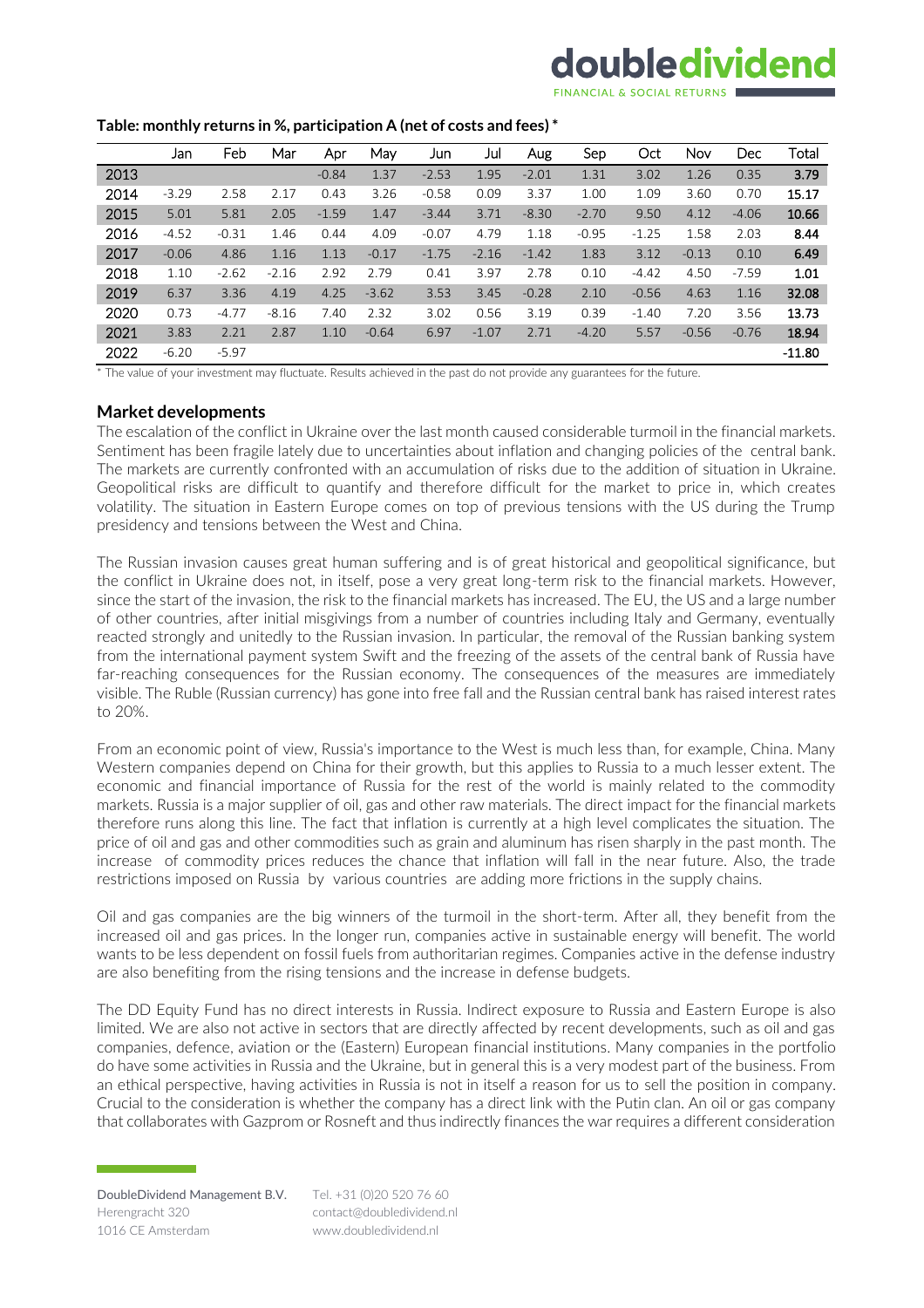#### than Adidas that sells sportswear to Russian consumers. Some companies decide to stop all or part of their activities in Russia. Often the sanctions imposed on Russia play a role (think Visa or Mastercard, for example) but some companies hope to influence support for the Putin regime by cutting off the population from products and services or wanting to prevent the regime from using the company's services (Google has banned Russian state media on YouTube).

doubledividend

The current situation does not currently lead to changes in the fund's strategy. We mainly invest in companies with strong business models, supported by high margins, strong balance sheets and supported by long term growth trends. The long-term prospects for these companies therefore remain good. Neither higher interest rates nor political unrest will stop important trends such as decarbonization, medical technological developments or digitization.

#### **Largest positive and negative contribution**

The biggest positive contribution last month came from SolarEdge. The company Solaredge sells inverters for solar panels. The renewable energy sector is benefiting from the Russian attack on Ukraine. An acceleration of the energy transition is likely now as the world wants to reduce dependence on gas from Russia. Another sector that managed to benefit from recent events was cybersecurity. Stocks like Crowdstrike and Okta have appreciated since the war in Ukraine started amid fears of increasing activity by Russian hackers.

PayPal was the largest decliner in the portfolio and made a significant negative contribution to the result. The Fintech company reported disappointing fourth quarter results and a weak outlook. PayPal's growth trajectory has been disrupted by the switch from major customer eBay to Adyen and the corona crisis. However, the longterm outlook remains good and we have used the current fall in prices to increase the position in the portfolio.

#### **Table: top 10 positive and negative contribution to the monthly result(in €)**

| Top 5 Positive   |        |         | Fop 5 Negative   |           |          |
|------------------|--------|---------|------------------|-----------|----------|
|                  | Return | Contri. |                  | Return    | Contri.  |
| Solaredge (US)   | 33.9%  | 0.3%    | PayPal (US)      | -35.0%    | $-1.1%$  |
| Lufax (China)    | 30.0%  | 0.1%    | $FIS$ (US)       | $-20.7\%$ | $-0.4%$  |
| Amazon (US)      | 2.5%   | 0.1%    | TSM (Taiwan)     | $-12.9%$  | $-0.3%$  |
| Umicore (BE)     | 9.8%   | 0.1%    | Adobe (NL)       | $-12.6%$  | $-0.3%$  |
| Crowdstrike (US) | 7.9%   | 0.1%    | Ringcentral (US) | $-26.0\%$ | $-0.2\%$ |

Source: DoubleDividend/Bloomberg

#### **Portfolio changes**

No new positions were added to the portfolio in the past month. Positions in Nestle and Mastercard have been partially sold. Positions in PayPal, ASML, Adyen, AMD, Air Products, eBay, Adobe and Zoom have expanded.

#### **Table: top 10 holdings in portfolio of the month end.**

| Companies & weight in portfolio |      |                        |      |
|---------------------------------|------|------------------------|------|
| Alphabet (US)                   | 3.7% | Applied Materials (US) | 2.6% |
| Microsoft (US)                  | 3.7% | Visa (US)              | 2.4% |
| Thermo Fisher (US)              | 2.9% | Adobe(US)              | 2.4% |
| Amazon (US)                     | 2.9% | Johnson & Johnson (US) | 2.4% |
| Paypal (US)                     | 2.7% | ASML (NL)              | 2.3% |

Source: DoubleDividend

#### **Team DoubleDividend**

Tel. +31 (0)20 520 76 60 contact@doubledividend.nl www.doubledividend.nl